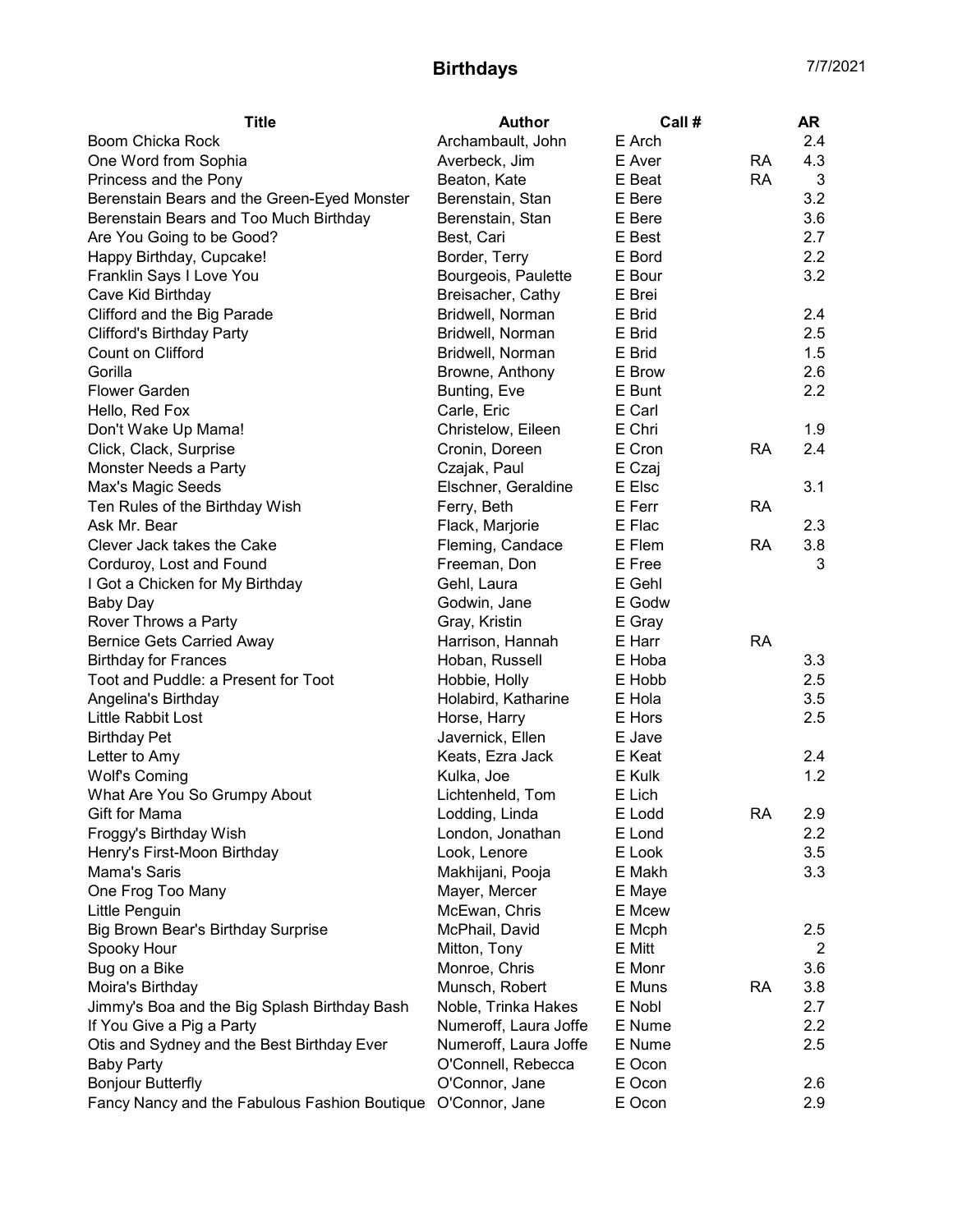## Birthdays 7/7/2021

| <b>Title</b><br>Author<br>Call #                                                           | AR                           |     |
|--------------------------------------------------------------------------------------------|------------------------------|-----|
| Parenteau, Shirley<br>E Pare<br>Bears and a Birthday                                       |                              | 1.4 |
| Piece of Cake<br>Pham, LeUyen<br>E Pham<br>RA                                              |                              |     |
| Some Birthday!<br>Polacco, Patricia<br>E Pola                                              |                              | 3.4 |
| William and the Guinea Pig<br>Rose, Gill<br>E Rose                                         |                              | 3   |
| Ross, Tony<br>E Ross<br>I Want Two Birthdays                                               |                              | 3.2 |
| <b>Guild of Geniuses</b><br>Santat, Dan<br>E Sant                                          |                              | 3.5 |
| I Love Cake<br>E Saue<br>Sauer, Tammi                                                      | RA                           | 1.9 |
| Leaf it to Sally Brown<br>Schulz, Charles<br>E Schu                                        |                              |     |
| Happy Birthday to You<br>E Seus<br>Seuss, Dr.                                              |                              | 3.1 |
| Chato and the Party Animals<br>Soto, Gary<br>E Soto                                        |                              | 3   |
| Guinea Pig Party<br>Surplice, Holly<br>E Surp<br><b>RA</b>                                 |                              | 2.8 |
| Don't Wake Up the Tiger<br>Teckentrup, Britta<br>E Teck<br><b>RA</b>                       |                              |     |
| <b>Birthday for Cow</b><br>Thomas, Jan<br>E Thom<br><b>RA</b>                              |                              | 0.8 |
| <b>Monster Counting</b><br>Tyler, Madeline<br>E Tyle                                       |                              |     |
| Van Allsburg, Chris<br>E Vana<br>Probuditi                                                 |                              | 3.4 |
| Weeks, Sarah<br>E Week<br>Happy Birthday Frankie                                           |                              |     |
| E Well<br><b>Bunny Cakes</b><br>Wells, Rosemary                                            |                              | 2.6 |
| Wells, Rosemary<br>E Well<br>Yoko's Paper Cranes                                           |                              | 2.7 |
| Hello! Is This Grandma?<br>Whybrow, lan<br>E Whyb                                          |                              | 1.2 |
| Farmer Boy Birthday<br>Wilder, Laura Ingalls<br>E Wild                                     |                              | 3.6 |
| Willis, Jeanne<br>E Will<br><b>RA</b><br>Boa's Bad Birthday                                |                              | 2.1 |
| Wilson, Karma<br>E Wils<br><b>RA</b><br><b>Whopper Cake</b>                                |                              | 2.6 |
| <b>Birthday Queen</b><br>Wood, Audrey<br>E Wood                                            |                              | 2.4 |
| <b>Birthday Fish</b><br>Yaccarino, Dan<br>E Yacc                                           |                              | 2.4 |
| <b>Brandon's Birthday Surprise</b><br>Bullard, Lisa<br>J 394.2                             |                              | 2.5 |
| World of Birthdays<br>Wallace, Paula<br>J 394.2                                            |                              | 5.5 |
| Mr. Wolf And The Three Bears<br>Fearnley, Jan<br>J 398.2                                   |                              | 2.8 |
| Vamos, Samantha<br>Pinata that the Farm Maiden Hung<br>J 398.2                             |                              | 4.2 |
| French, Vivian<br>Daddy Goose Treasury<br>J 398.8                                          |                              | 3.5 |
| Eick, Jean<br><b>Birthday Crafts</b><br>J 745.594                                          |                              |     |
| Happy Birthday to You!<br>Raven, Margot<br>J 782.42                                        |                              | 5.4 |
| Plan a Birthday Party<br>Watson, Stephanie<br>J 793.2                                      |                              |     |
| Plan an Outdoor Party<br>Braun, Eric<br>J 793.21                                           |                              |     |
| Because I Could Not Stop My Bike<br>J 811.54<br>Shapiro, Karen Jo                          |                              |     |
| Ereth's Birthday<br>Avi<br>J Fantasy Avi Popp 4                                            |                              | 4.7 |
| Happy Birthday Bad Kitty<br>Bruel, Nick<br>J Fantasy Brue Bad 2                            | 3.6                          |     |
| Princess in Black and the Perfect Princess Party<br>Hale, Shannon<br>J Fantasy Hale Prin 2 |                              | 3   |
| Happy Birthday, Mrs. Piggle-Wiggle<br>J Fantasy Macd Mrs 5<br>MacDonald, Betty             | 5.4                          |     |
| J Fantasy Mass Will 1<br>11 Birthdays<br>Mass, Wendy                                       | 4.1                          |     |
| <b>Last Present</b><br>Mass, Wendy                                                         | J Fantasy Mass Will 4<br>4.3 |     |
| Littles Give A Party<br>J Fantasy Pete Litt 5<br>Peterson, John                            |                              | 3.6 |
| Happy Birthday, Babymouse<br>Holm, Jennifer<br>J GN Baby 18                                |                              | 2.4 |
| Happy Birthday, Addy<br>Porter, Connie<br>J History Amer Addy 4                            |                              | 4.3 |
| Happy Birthday, Felicity<br>Tripp, Valerie<br>J History Amer Feli 4                        | 4.2                          |     |
| Happy Birthday, Josefina<br>Tripp, Valerie<br>J History Amer Jose 4                        |                              | 4.3 |
| Happy Birthday Kirsten!<br>Shaw, Janet<br>J History Amer Kirs 4                            |                              | 4   |
| J History Amer Kit 4<br>Happy Birthday, Kit<br>Tripp, Valerie                              |                              | 4.7 |
| Happy Birthday, Molly<br>J History Amer Moll 4<br>Tripp, Valerie                           |                              | 3.5 |
| Happy Birthday, Samantha<br>Tripp, Valerie<br>J History Amer Sama 4                        |                              | 3.7 |
| Isadora Moon has a Birthday<br>Muncaster, Harriet<br>J Horror Munc Isad 4                  |                              |     |
| Sword In The Grotto<br>Sage, Angie<br>J Horror Sage Aram 2                                 |                              | 4.3 |